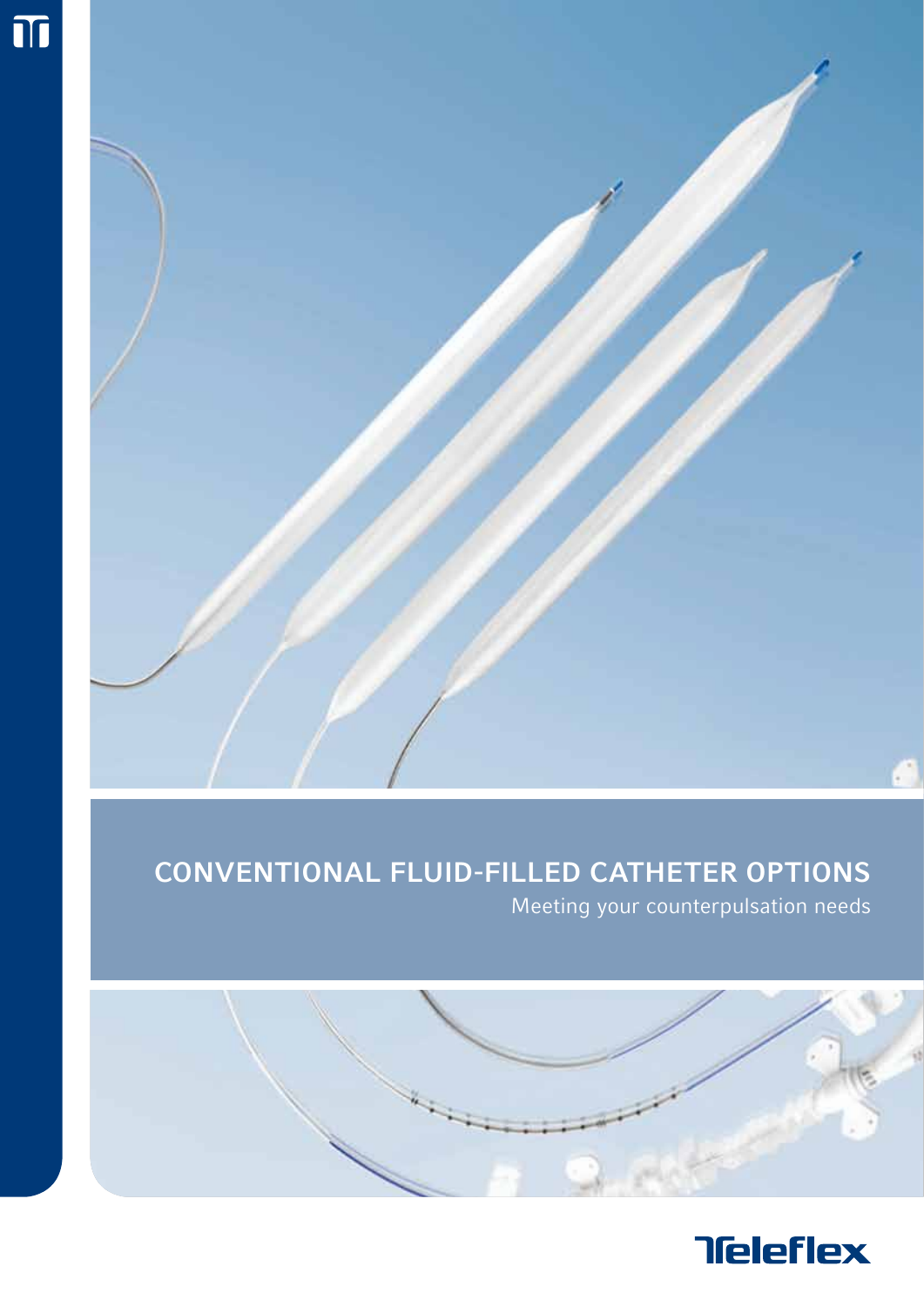## Take confidence in our catheters

Trusted brands make Teleflex a reliable and strong partner. Built on a solid tradition of innovation, Teleflex is a global leader in superior medical supplies designed to help providers minimise risk and maximise outcomes for their patients. Our understanding of the importance to our customers of a full range of products has led to the development of a unique line of medical devices, all of which complement one another.

Our Arrow brand is leading in intra-aortic balloon (IAB) therapy with the goal to provide products and services that meet your every counterpulsation need. Nowhere is that more clear than in our extensive and varied offering of IAB catheters.

Whether you're looking for the first fiber-optic catheter on the market, the smallest and only wire-reinforced catheter available, or a wide range of conventional fluid-filled catheters, you can be confident that you're getting top-of-the-line quality and product reliability – for optimal IAB performance.

You can find further details and the technical specifications of our products within this brochure.

Teleflex – High quality medical supplies from a single source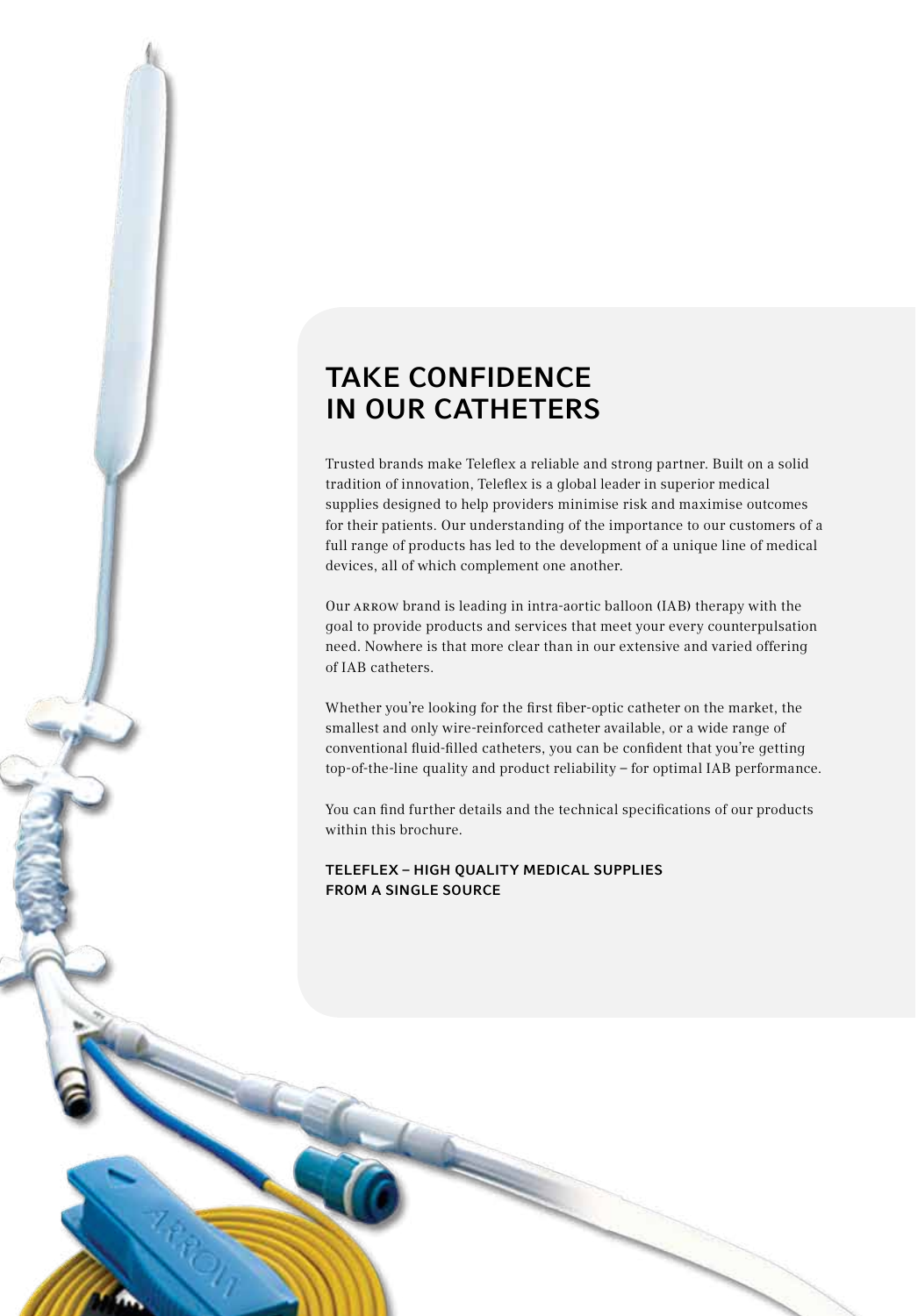## Built-in Performance Features on All ARROW IAB Catheters



#### Two sheath options

- • each insertion kit includes a standard sheath and a sheath with a sidearm
- • locking dilator with dual-taper design enhances insertion



#### Optional hAemostasis **DEVICE**

• for sheathless insertion, this device is provided to help control bleeding without removing catheter



#### Two 175-cm, extra-stiff, PTFE-coated guidewires

- spare specialised quidewire available for your convenience
- no need to chase down a special wire when needed

#### TUBING FOR CONNECTION TO OTHER MODEL PUMP CONSOLES

• additional, separate sterile package of driveline gas tubing for connection to other model pump consoles



## Large central lumen

- • crisp, clear AP waveform
- • minimises the risk of central lumen clotting

## HYDROPHILIC COATING ON CATHETER<sup>1</sup>

- • clinical study shows a 72% reduction in ischemic vascular events
- • reduces coefficient of friction and enhances insertion ease



#### Durable Cardiothane™II balloon membrane

• offers a unique design of abrasionresistant material with hydrophilic coating



#### Patient-sizing information and multiple language labeling

- patient size selection on outside of box for convenience
- labelling in several languages



## Universal insertion kit

• each catheter can be inserted either through a sheath or sheathless

#### References:

1 Winters, K. et al. Reduction in ischemic vascular complications with a hydrophilic-coated intra-aortic balloon catheter. Catheterization and Cardiovascular Interventions. 46:3, March 1999.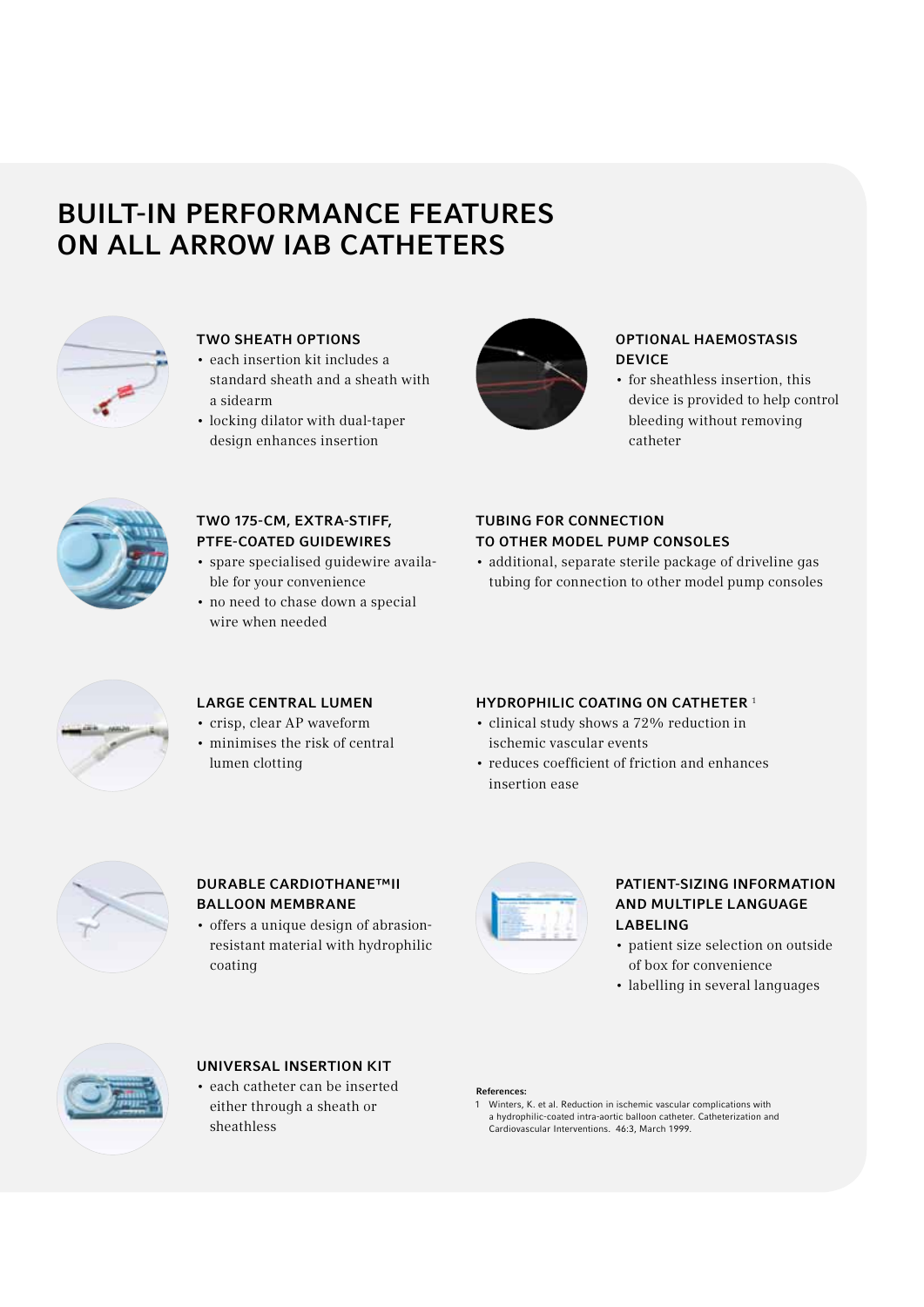# Ultra Series

ULTRAFLEX™ 7.5 & ULTRA 8®: BUILT FOR PERFORMANCE

- IAB catheters that fit through an 8.0 Fr. sheath
- • UltraFlex model enhances kink resistance with wirereinforced catheter body
- • .025" guidewire for trackability





#### UltraFlex 7.5

- • kink-resistant, wire-reinforced catheter body
	- strong, flexible catheter body resists kinking for optimal gas exchange
	- maintains the circular shape of the gas lumen to help ensure consistent patient support
- the smallest wire-reinforced 30cc and 40cc IAB catheter
	- maximizes arterial blood flow and helps reduce limb ischemia due to 7.5 Fr. catheter size
- • crisp, clear AP waveforms
	- High performance without the need for frequent flushings

#### Also available: Ultra 8

- fits through 8.0 Fr. sheath
	- 8.0 Fr. 40cc catheter offers performance of 9.0 Fr. catheter
- • large .027" central lumen design
- minimizes the risk of central lumen clotting
- • soft, atraumatic blue bumper tip

## the NarrowFlex® Series

NARROWFLEX 8: FLEXIBILITY MEETS STABILITY



- • .030" guidewire largest wire available for tracking
- • large .032" central lumen diameter for excellent AP signal transmission
- • kink-resistant, wirereinforced catheter body for rapid inflation/deflation of balloon
- kink-resistant wire reinforcement
	- strong, flexible catheter body resists kinking for optimal AP waveform
	- maintains the circular shape of the gas lumen to help ensure consistent patient support
- • crisp, clear AP waveforms
- high performance without the need for frequent flushings
- • large .032" central lumen design
	- nitinol material for added stability and ease of catheter insertion
	- helps reduce catheter whip that interferes with AP waveform clarity
	- highly radiopaque tip for easy visibility
	- a ccepts .030" guidewire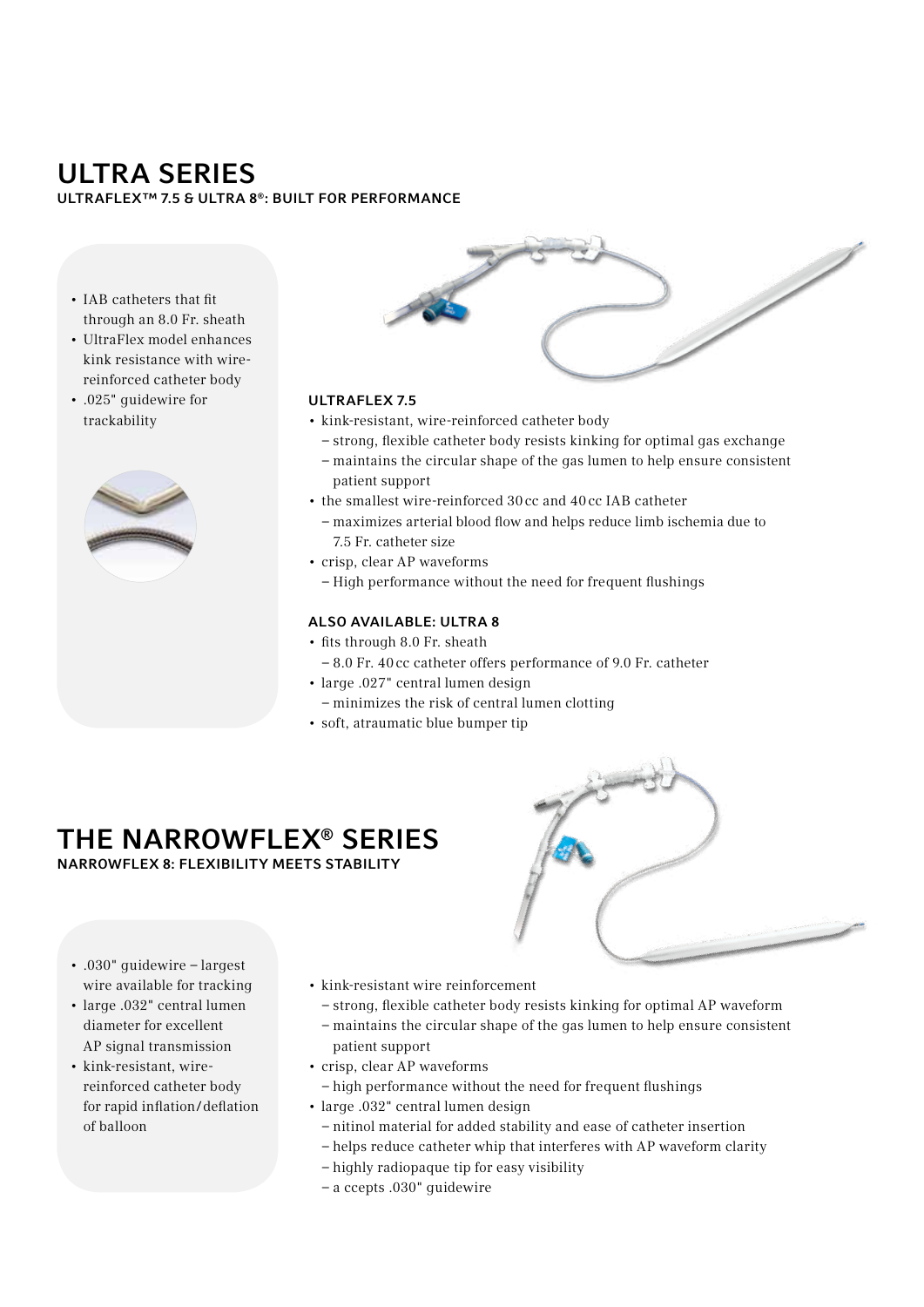## RediGuard® FLEXIBLE CATHETER CHOICES

- flexible, soft catheter design
- smallest IAB catheter available—7.0 Fr. 30cc
- • .027" wire-reinforced central lumen design



- • flexible, soft central lumen design
	- pliable, wire-reinforced central lumen; accepts .025" guidewire
- • 7.0 Fr. 30cc IAB catheter
	- smallest catheter available for patients under 162cm in height
- • wide range of flexible IAB catheters
	- 7.0 Fr. 30cc
	- 8.0 Fr. 40cc
	- 9.0 Fr. 50cc
- • centimeter markings on catheter body for placement

## SHEATH OPTION:

Whether your need is for a conventional sheath or a sheath with a sideport for optional arterial blood sampling, you'll find both options as a standard offering with Arrow IAB kits.

| <b>ORDERING INFORMATION</b><br><b>ARROW</b> |                  |                          |                                   |                  |                       |                      |                                    |                                            |                             |
|---------------------------------------------|------------------|--------------------------|-----------------------------------|------------------|-----------------------|----------------------|------------------------------------|--------------------------------------------|-----------------------------|
| REF.                                        | CATHETER<br>SIZE | <b>BALLOON</b><br>VOLUME | INSERTABLE<br>LENGTH <sup>*</sup> | SHEATH<br>LENGTH | CENTRAL<br>LUMEN I.D. | MAXIMUM<br>GUIDEWIRE | CATHETER<br>MATERIAL               | <b>BALLOON MEM-</b><br><b>BRANE LENGTH</b> | INFLATED<br><b>DIAMETER</b> |
| <b>ULTRAFLEX</b>                            |                  |                          |                                   |                  |                       |                      |                                    |                                            |                             |
| IAB-06840-U                                 | 7.5 Fr.          | 40cc                     | 27.3''/69.3cm                     | $6''/15$ cm      | 0.027"                | 0.025"               | polyurethane/<br>stainless steel** | $10.2$ "/260 mm                            | $15 \,\mathrm{mm}$          |
| IAB-06830-U                                 | 7.5 Fr.          | 30cc                     | 25.3"/64.3cm                      | $6" / 15$ cm     | 0.027"                | 0.025"               | polyurethane/<br>stainless steel** | $9.1" / 230$ mm                            | $14 \,\mathrm{mm}$          |
| <b>ULTRA8</b>                               |                  |                          |                                   |                  |                       |                      |                                    |                                            |                             |
| IAB-05840-U                                 | 8.0 Fr.          | 40cc                     | 27.3"/69.3 cm                     | $6" / 15$ cm     | 0.027"                | 0.025"               | polyurethane                       | $10.2" / 260$ mm                           | $15 \,\mathrm{mm}$          |
| IAB-05830-U                                 | 8.0 Fr.          | 30cc                     | 25.3"/64.3cm                      | 6"/15 cm         | 0.027"                | 0.025"               | polyurethane                       | $9.1" / 230$ mm                            | $14 \,\mathrm{mm}$          |
| <b>NARROWFLEX</b>                           |                  |                          |                                   |                  |                       |                      |                                    |                                            |                             |
| IAB-04840-U                                 | 8.0 Fr.          | 40cc                     | 27.3" / 69.3cm                    | $6" / 15$ cm     | 0.032"                | 0.030"               | polyurethane/<br>stainless steel** | $10.2" / 260$ mm                           | $15 \,\mathrm{mm}$          |
| IAB-04830-U                                 | 8.0 Fr.          | 30cc                     | 25.3"/64.3cm                      | $6" / 15$ cm     | 0.032"                | 0.030"               | polyurethane/<br>stainless steel** | $9.1$ "/230 mm                             | $14 \,\mathrm{mm}$          |
| <b>REDIGUARD</b>                            |                  |                          |                                   |                  |                       |                      |                                    |                                            |                             |
| <b>IAB-S730C</b>                            | 7.0 Fr.          | 30cc                     | 27.3"/69.3 cm                     | $6''/15$ cm      | 0.027"                | 0.025"               | polyurethane                       | $9.1" / 230$ mm                            | $14 \,\mathrm{mm}$          |
| <b>IAB-S840C</b>                            | 8.0 Fr.          | 40cc                     | 27.3"/69.3 cm                     | $6" / 15$ cm     | 0.027"                | 0.025"               | polyurethane                       | 10.2"/260mm                                | $15 \,\mathrm{mm}$          |
| IAB-R950-U                                  | 9.0 Fr.          | 50cc                     | 27.3"/69.3 cm                     | $6" / 15$ cm     | 0.027"                | 0.025"               | polyurethane                       | $10.2$ "/260 mm                            | $16$ mm                     |

*\*Sheathless insertions without haemostasis device \*\*Wire-reinforced catheter body All* Arrow *IAB-catheters are latex-free.*